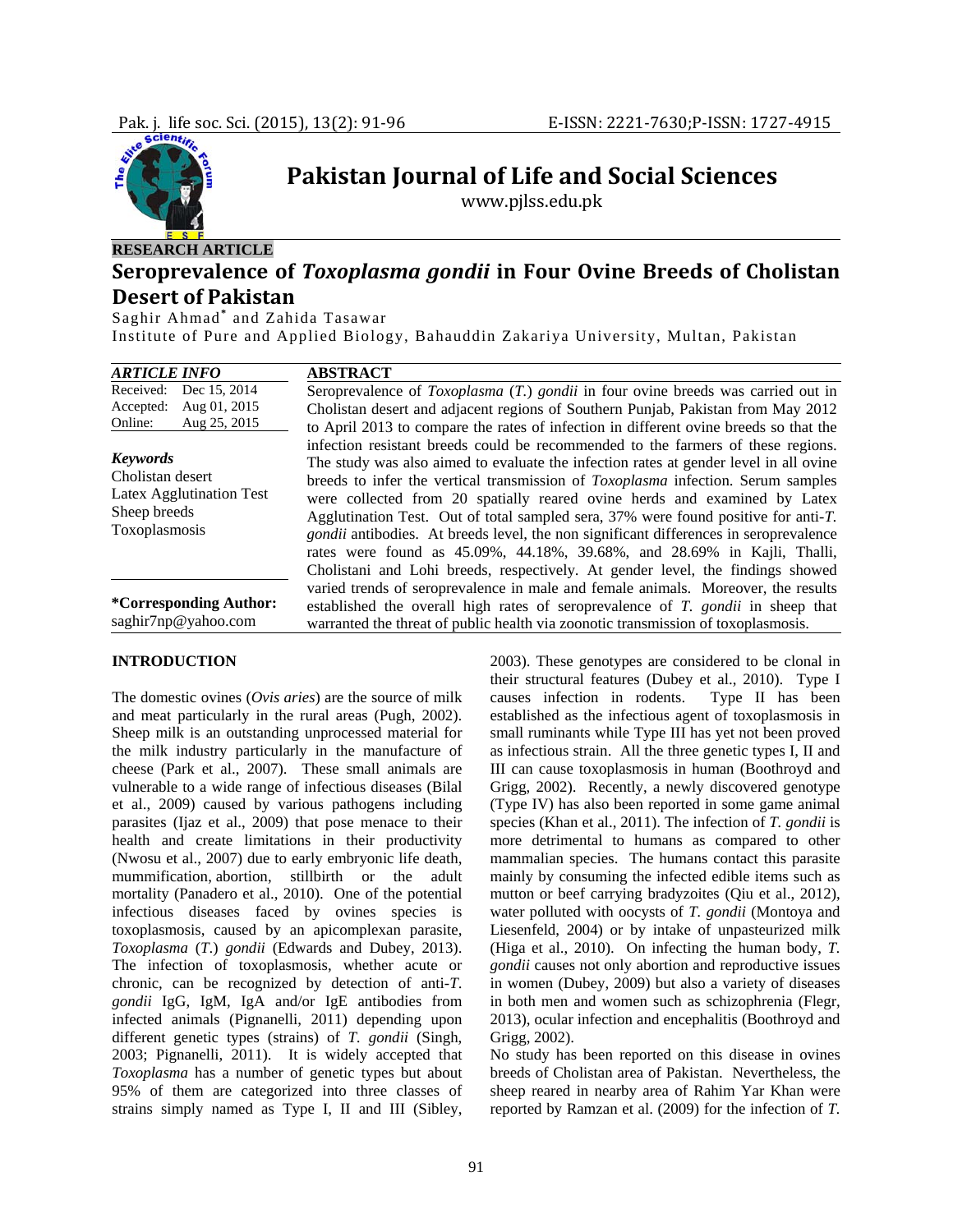*gondii*. As Cholistan desert is the far reached and the most neglected area in connection with the study of toxoplasmosis due to lack of infra structure, it was hypothesized that the parasite might be multiplying vertically (Lopes et al.,  $2013<sup>a</sup>$ ) due the little attention by the authorities leading to the serious consequences of zoonosis (Stormoen et al., 2012) with the passage of time. Moreover, the disease might be causing harms to the economy of people. It is anticipated that the present study would enable the authorities to save the human from economic losses as well as imminent zoonosis. Furthermore, the study would also provide an insight to the livestock farmers for rearing the disease resistant breeds of sheep in the study area.

#### **MATERIALS AND METHODS**

Blood samples (n=335) were collected from four different sheep breeds viz Kajli, Thalli, Cholistani and Lohi for detection of anti-*T. gondii* antibodies. Three to five ml of blood was collected from the jugular vein of each animal in a vacutainer and allowed for about 1 hour to coagulate. Sera were isolated by centrifugation (3000 rpm) for 15 minutes and examined for detection of anti-*T.* antibodies (IgG) by Latex Agglutination Test using commercially available kits, "Toxoplasmosis Latex" manufactured by "ANTEC DIAGNOSTIC PRODUCTS-UK. The results were statistically analyzed by applying Chi-square test for evaluation of infection rates in male and female sheep as well as in the selected breed of sheep via Pearson's test through SSPS version 20.

#### **RESULTS**

The overall seroprevalence in all the sampled ovine breeds was 37.31% (n=125/335). The seroprevalence rates of anti-*T. gondii* antibodies were 30% and 66.66% in males and females of Kajli sheep breed, respectively. In Thalli breeds, seroprevalence rates were 46.66% and 42.85% in males and females, respectively. The seroprevalence rates of anti-*T. gondii* antibodies in rams of Cholistani (also called Buchi) breed were 30.95% while infected ewes were 44.04%. On the other hand, these seroprevalence rates were 28.04% and 30.30% in males and females of Lohi breed of sheep (also called Parkanni), respectively.

## **DISCUSSION**

In the present study, four selected ovine breeds namely Kajli, Thalli, Cholistani and Lohi with varied populations in the study area were investigated. The overall seroprevalence rate of anti-*T. gondii* antibodies in sheep breeds was 37.31% (Table 1) that was in agreement with several previous studies such as 37% in

**Table 1: Seroprevalence of** *Toxoplasma gondii* **in four breeds of sheep** 

| Sheep breed | No. of sheep<br>No. of sheep |          | Prevalence |  |  |  |  |  |
|-------------|------------------------------|----------|------------|--|--|--|--|--|
|             | examined                     | infected | $(\%)$     |  |  |  |  |  |
| Cholistani  | 126                          | 50       | 39.68      |  |  |  |  |  |
| Kajli       | 51                           | 23       | 45.09      |  |  |  |  |  |
| Lohi        | 115                          | 33       | 28.69      |  |  |  |  |  |
| Thalli      | 43                           | 19       | 44.18      |  |  |  |  |  |
| Total       | 335                          | 125      | $37.31*$   |  |  |  |  |  |
|             |                              |          |            |  |  |  |  |  |

 $\overline{\text{Chi-Square}} = 2.863$ , P-Value = 0.413, \*P<0.05

Egyptian sheep (Shaapan et al., 2008), 37.5% in Iranian ovines (Asgari et al., 2011) and 36.0% in ovines of Khyber Pakhtoon Khawah (Shah et al., 2013). Contrary to this, current findings also indicated higher seroprevalence rate as compared to some previous studies conducted in different parts of the world (Ramzan et al., 2009; Yang et al., 2013; Lopes et al.,  $2013^b$ ; Cenci-Goga et al., 2013) and lower than seroprevalence rate reported in Brazilian population of sheep (57%) (Tembue et al., 2009). The deviations in the seroprevalence rates can be attributed to differences of resistance to parasitic infection in different ovine breeds included in the present study and those examined in other parts of the world. The varied rates of toxoplasmosis might be the outcome of varied serological techniques used in different regions of the world. Furthermore, different geo-climatic conditions might also be speculated as one of the possible reasons behind varied seroprevalence rates of toxoplasmosis in different regions of the world (Chacin-Bonilla and Sanchez-Chavez, 2000; Tenter et al., 2000; Kniel et al., 2002; Hill et al., 2005).

Results of present study revealed varied rates of seroprevalence of toxoplasmosis in different sheep breeds (Table 1). The highest anti-*T. gondii* antibodies prevalence rates were observed in Kajli breed (45.09%) followed by Thalli (44.18%), Cholistani (39.68%) and Lohi (28.69%), respectively. Although the seroprevalence rates ranged from 28.69% to 45.09% in all the four breeds yet differed non-significantly (Pvalue= 0.523) (Table 1). This trend of non significant differences in seroprevalence rates was coincident with 31.1% and 43.2% evaluated through ELISA and IFAT correspondingly by Carneiro et al. (2009) in Brazil. However, the results showed a disagreement with findings of Lashari and Tasawar (2010) who studied Lohi and Kacchi breeds of sheep and found the significantly (P<0.05) different rates of seroprevalence of toxoplasmosis in the two selected breeds. Further, the seroprevalence rate in Lohi breed was higher than that reported in an earlier study 15% (Lashari and Tasawar, 2010). The lowest rates in Lohi breed of sheep can be associated with the popularity of this ovine breed (Ahmad et al., 2001) earning more attention of the farmers with commercial point of view and being good performer in terms of meat and milk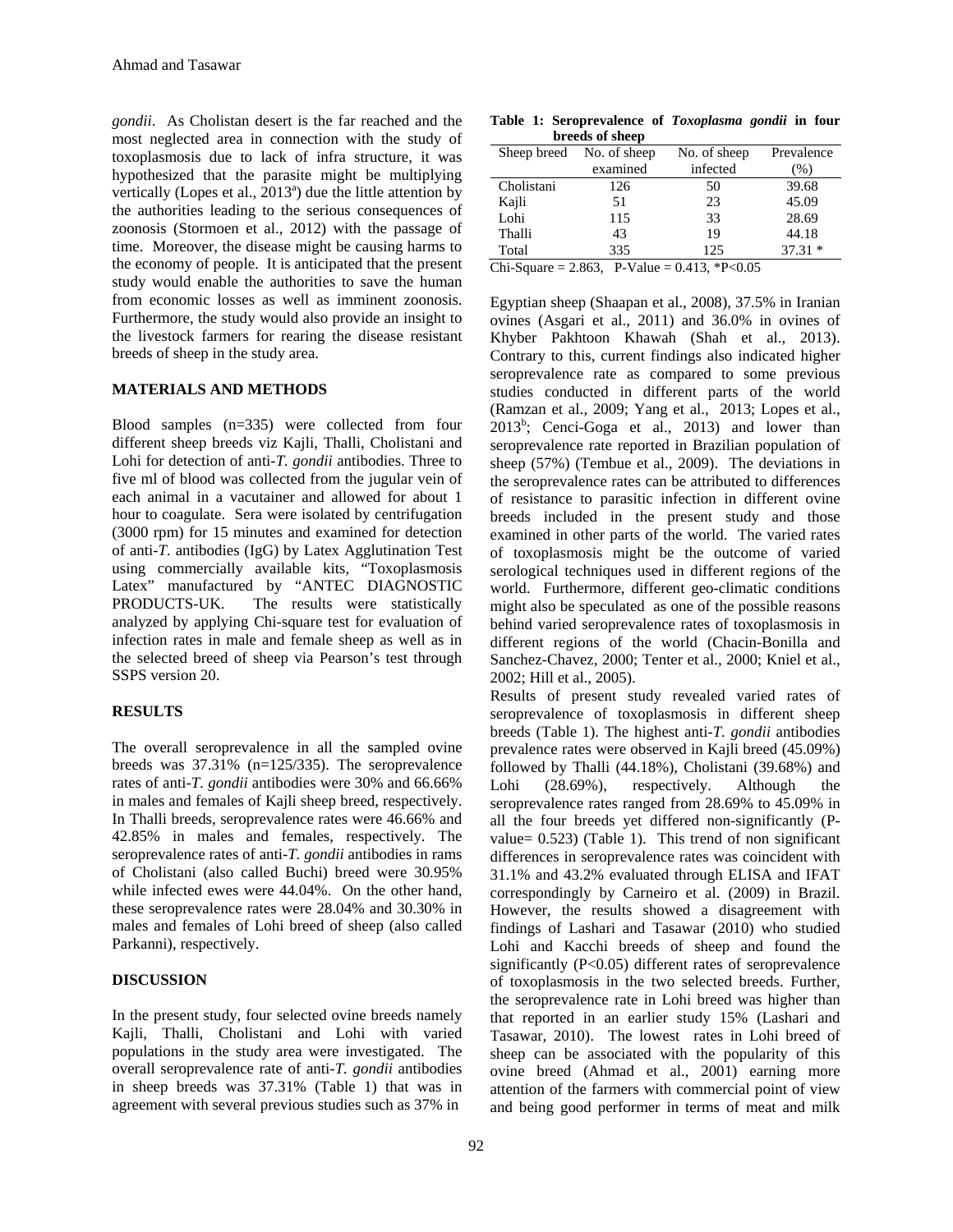| Sheep<br>breed | <b>Sex</b> | No. of sheep<br>examined | No. of sheep<br>infected | Prevalence<br>$(\%)$ | Chi-Square | P-Value | <b>OR</b> | CL            |
|----------------|------------|--------------------------|--------------------------|----------------------|------------|---------|-----------|---------------|
|                |            |                          |                          |                      |            |         |           |               |
| Kajli          | Male       | 30                       | Q                        | 30                   | 6.708      | 0.010   | 0.2142    | 0.667-0.6875  |
|                | Female     | 21                       | 14                       | 66.66                |            |         |           |               |
| Thalli         | Male       | 15                       | $\mathbf{r}$             | 43                   | 0.057      | 0.811   | 1.1666    | 0.3291-4.1357 |
|                | Female     | 28                       | 12                       | 19                   |            |         |           |               |
| Cholistani     | Male       | 42                       | 13                       | 30.95                | 163.9929   | 0.000   | 0.6956    | 0.6580-0.7353 |
|                | Female     | 84                       | 37                       | 44.04                |            |         |           |               |
| Lohi           | Male       | 82                       | 23                       | 28.04                | 0.699      | 0.403   | 1.4523    | 0.6054-3.4837 |
|                | Female     | 33                       | 10                       | 30.30                |            |         |           |               |

**Table 2: Toxoplasmosis in different ovine breeds at gender level** 

OR= Odd's Ratio, CL=Confidence Limits

production earning the highest exchequer for the farmers. The Cholistani sheep are reared most commonly in desert region where the persistent stress caused by scarcity of food and water is faced by animals. Owing to the unrelenting stress conditions, the susceptibility to parasitic infections by these animals might be higher (Khan, 2006). One of the vital factors rendering the animals more vulnerable to infections was the closed housing in the area of study as is evident from a previous study reported by Sajid et al. (2012). Amongst the variety of determinants accounted for the higher prevalence of infections in all the four breeds of sheep, the most considerable one was the interbreeding in different breeds of sheep without screening of the breeding rams for pathogenic organisms. This proliferation of infection might be taking place due to mixed farming of different breeds (Ali et al., 2009) as is in vogue in the current study area.

At gender level, Kajli males 30% (n=9/30) showed significantly lower (P-Value= 0.010; OR= 0.214; CL= 0.0667, 0.6875) seropositive rate for ant-*T. gondii* antibodies as compared to female Kajli sheep (66.66%) (Table 2). Significantly higher prevalence rate in Kajli ewes as compared to rams was in a disagreement with Tasawar et al. (2011) who reported higher prevalence in rams than in ewes. These differences in the findings might be due to differential techniques in both studies. Lower rates of toxoplasmosis in rams as compared with the ewes can be attributed to the differential feeding practiced for both genders. The Kajli rams with beautiful eyes, curved nose and attractive stature are considered as financial darlings. These are perhaps the most costly rams in Pakistan and thus are usually fed at pens with concentrate fodder while the ewes are nourished through pasture grazing that probably renders them more vulnerable to the ingestion of oocysts from environment (Gangneux and Darde, 2012).

Contrary to Kajli breed, males of Thalli breed showed higher seropositivity for anti-*T. gondii* antibodies as compared to females but difference was statistically non-significant (P-value=  $0.811$ ; OR=  $1.166$ ; CL= 0.3291, 4.1357). This finding was in line with many previous studies on ovine toxoplasmosis (Williams et al., 2005; Ntafis et al., 2007; Carneiro et al., 2009). The

analogous non-significant results were also reported in ovine population of China by Wanga et al. (2011). Further, these findings were also in disagreement with some previous studies (Asgari et al., 2011; Abu-Dalbouh et al., 2012). The non significant variation in occurrence of toxoplasmosis at gender level in Thalli breed of ovines was possibly due to the exchange of infection by male and female animals, during natural mating, primarily infected from the contemporary breeds of ovines (Tenter et al., 2000; Lopes et al., 2013<sup>a</sup>) or environment including soil and water polluted with oocysts of *T. gondii* (Al-Jebouri et al., 2013). It is noteworthy that Thalli sheep is reared by poor communities of farmers depending almost totally upon pasture feeding, a well known cause of higher toxoplasmosis in animals due to *T. gondii* oocysts contamination (Kniel et al., 2002; Al-Jebouri et al., 2013).

In Cholistani breed, overall seroprevalence rate was 39.68%, whereas, at gender level, females showed significantly higher (P=0.029) rates as compared to males. These findings were consistent with the results of overall previous study on ovine populations of Rahim Yar Khan (Ramzan et al., 2009) and in another study on mixed breeds of ovines reported by Lashari and Tasawar (2010) from Multan region. The overall higher seroprevalence of anti-*T. gondii* antibodies in Cholistani ovine breed might be the outcome of lack of health facilities available for animals (Farooq et al., 2012), crude management techniques and prototype subsistence farming in the Cholistan region. The animals consume a bulk of stored energy to access the sources of water called Dhands which are only seasonal lakes (Ahmad and Tasawar, 2015) thus being more exposed to parasitic infection due to attenuated physical conditions and consequently the poor immunity level.

Lohi breed showed higher rates of seropositivity for *T. gondii* in females as compared to males but the difference was non-significant (P-Value= 0.403; OR= 1.452; CL= 0.6054, 3.4837) and was in consistence with findings of Carneiro et al. (2009) who reported non-significant relationship between genders of ovines and toxoplasmosis. Similar non-significant values of *T. gondii* infections were reported by Williams et al. (2005) and Ntafis et al. (2007) in ovines.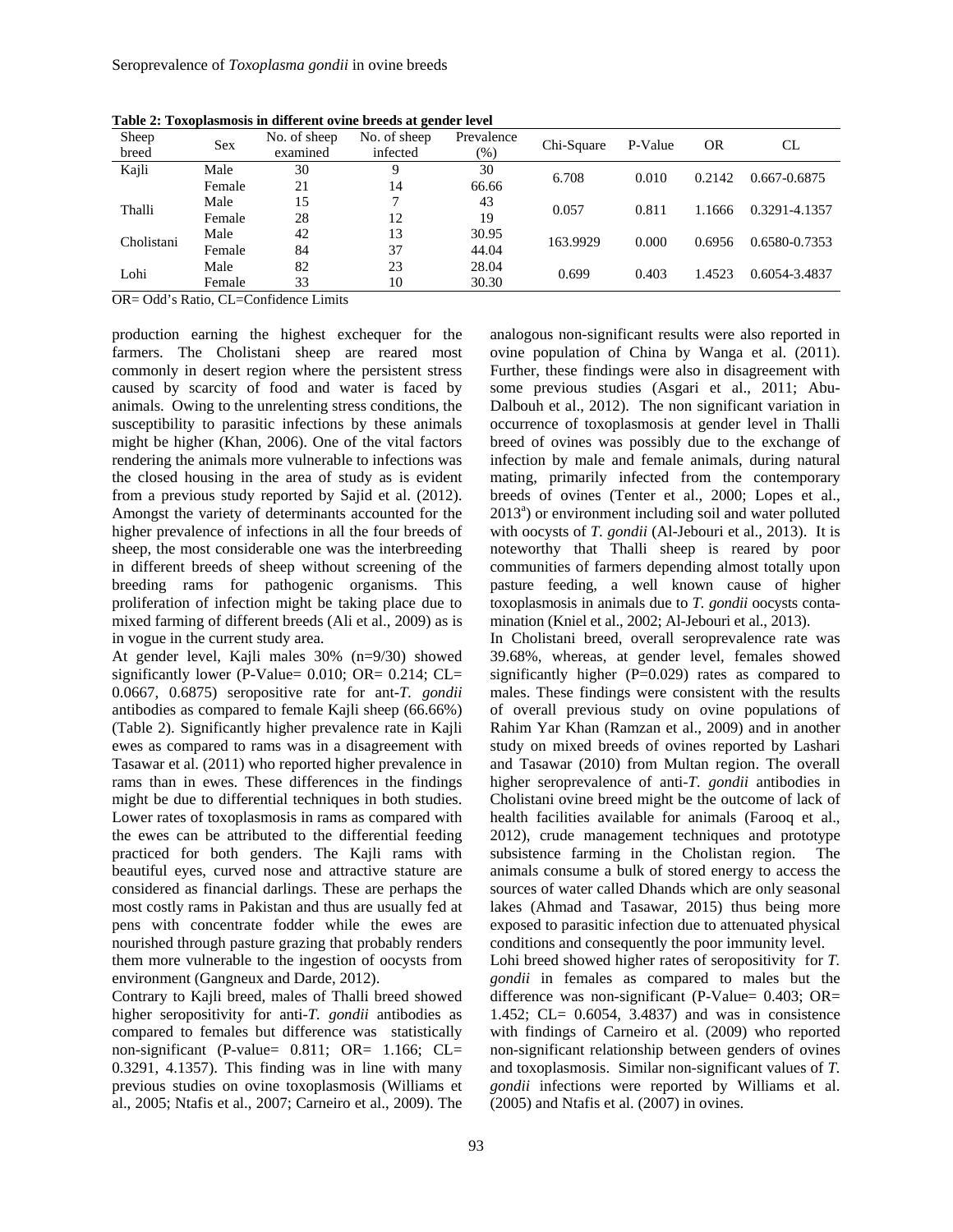The higher incidence of toxoplasmosis is facilitated by the persistent stress inflicted by lack of natural foliage, the only fodder source and water as well in the most part of the year. Additionally, the dhands in this region provide an ephemeral stay to the Russian migratory avian species that follow the Indus fly way during their nuptial flight towards Manchar lack, Keenjhar lack and Kalari lack in Pakistan. It is also suspected that the Cholistani mammalian species together with Cholistani ovine breeds must share the infection left by the migratory birds (Cabezon et al., 2011) via felines (Boothroyd, 2009).

#### **Conclusions and recommendations**

The seroprevalence of *T. gondii* in the ovine population reared in different localities of Cholistan desert was considerably high that demands further investigations and application of control measures to avoid the proliferation of toxoplasmosis. Lohi and Cholistani (buchi) breeds have been found comparatively more resistant to toxoplasmosis in the study area. Therefore these two breeds are recommended for rearing in Cholistan. Moreover, mixed farming is in vogue in Cholistan, the screening of animals of other species of the study area is recommended to evaluate the prevalence of *T. gondii* infection transmitted via horizontal fashion. At butcheries, the leftover meat of enormous number of *T. gondii* infected animals reaches the intestinal tract of cats which add the oocysts in the environment leading to the infestation of populations of same species through a sort of theoretical 'positive feedback infestation'. Therefore, it is recommended that along with the other measures, the stray cats' study evaluating the infestation status must be conducted in the study area.

#### **Acknowledgements**

The authors are thankful to Higher Education Commission (HEC), Islamabad, Pakistan for provision of funds to meet the financial needs during the current project under Indigenous 5000 PhD Fellowship Program, Batch III (PIN: 063-161120-Bm3-093). The authors are indebted to pay thanks to the ovine farmers who allowed collecting the blood samples from their animals.

## **REFERENCES**

- Abu-Dalbouh MA, MM Ababneh, ND Giadinis and SQ Lafi, 2012. Ovine and caprine toxoplasmosis (*Toxoplasma gondii*) in aborted animals in Jordanian goat and sheep flocks. Tropical Animal Health and Production, 44: 49-54.
- Ahmad S and Z Tasawar. 2015. Toxoplasmosis in Small Ruminants from Varied Habitats. Animal and Veterinary Sciences, 3: 120-124.
- Ahmad Z, M Yaqoob and M Younas, 2001. The Lohi Sheep: A Meat Breed of Pakistan (Review).

Pakistan Journal of Agricultural Sciences, 38: 3-4.

- Ali M, S Chaudhry and U Farooq, 2009. Camel Rearing In Cholistan Desert of Pakistan. Pakistan Veterinary Journal, 29: 85-92.
- Al-Jebouri M, M Al-Janabi and HH Ismail, 2013. The prevalence of toxoplasmosis among female patients in Al-Hawija and Al-Baiji Districts in Iraq. Open Journal of Epidemiology*,* 3: 85-88.
- Asgari Q, J Sarnevesht, M Kalantari, S Sadat, M Motazedian and B Sarkari, 2011. Molecular Survey of *Toxoplasma* Infection in Sheep and Goat from Fars province, Southern Iran. Tropical Animal Health and Production, 43: 389-392.
- Bilal MQ, A Hameed and T Ahmad, 2009. Prevalence of gastrointestinal parasites in buffalo and cow calves in rural areas of Toba Tek Singh, Pakistan. Journal of Animal and Plant Sciences, 19: 67-70.
- Boothroyd JC and ME Grigg, 2002. Population biology of *Toxoplasma gondii* and its relevance to human infection: do different strains cause different disease? Current Opinion in Microbiology, 5: 438-42.
- Boothroyd JC, 2009. *Toxoplasma gondii*: 25 years and 25 major advances for the field. International Journal for Parasitology*,* 39: 935-46.
- Cabezon O, I García-Bocanegra, R Molina-Lopez, I Marco and JM Blanco, 2011. Seropositivity and Risk Factors Associated with Toxoplasma gondii Infection in Wild Birds from Spain. Plos One, 6:1371.
- Carneiro AV, M Carneiro, AMG Gouveia, LS Vilas-Boas and RWA Vitor, 2009. Seroprevalence and risk factors of sheep toxoplasmosis in Minas Gerais, Brazil. Revue de Medecine Veterinaire, 160: 527-531.
- Cenci-Goga BT, A Ciampelli, P Sechi, F Veronesi, I Moretta, V Cambiotti and PN Thompson, 2013. Seroprevalence and risk factors for *Toxoplasma gondii* in sheep in Grosseto district, Tuscany, Italy. Veterinary Research, 9: 25.
- Chacın-Bonilla L, and Y Sanchez-Chavez, 2000. Intestinal parasitic infections, with special emphasis on cryptosporidiosis, in Amerindians from western Venezuela. American Journal of Tropical Medicine and Hygiene, 62:347-352.
- Dubey JP, 2010. Toxoplasmosis of Animals and Humans. CRC Press Inc. Boca Raton, New York. ed. 2nd. pp: 1-313.
- Dubey JP, 2009. Toxoplasmosis in sheep-The last 20 years. Veterinary Parasitology, 163: 1-14.
- Edwards JF, and JP Dubey, 2013. *Toxoplasma gondii* abortion storm in sheep on a Texas farm and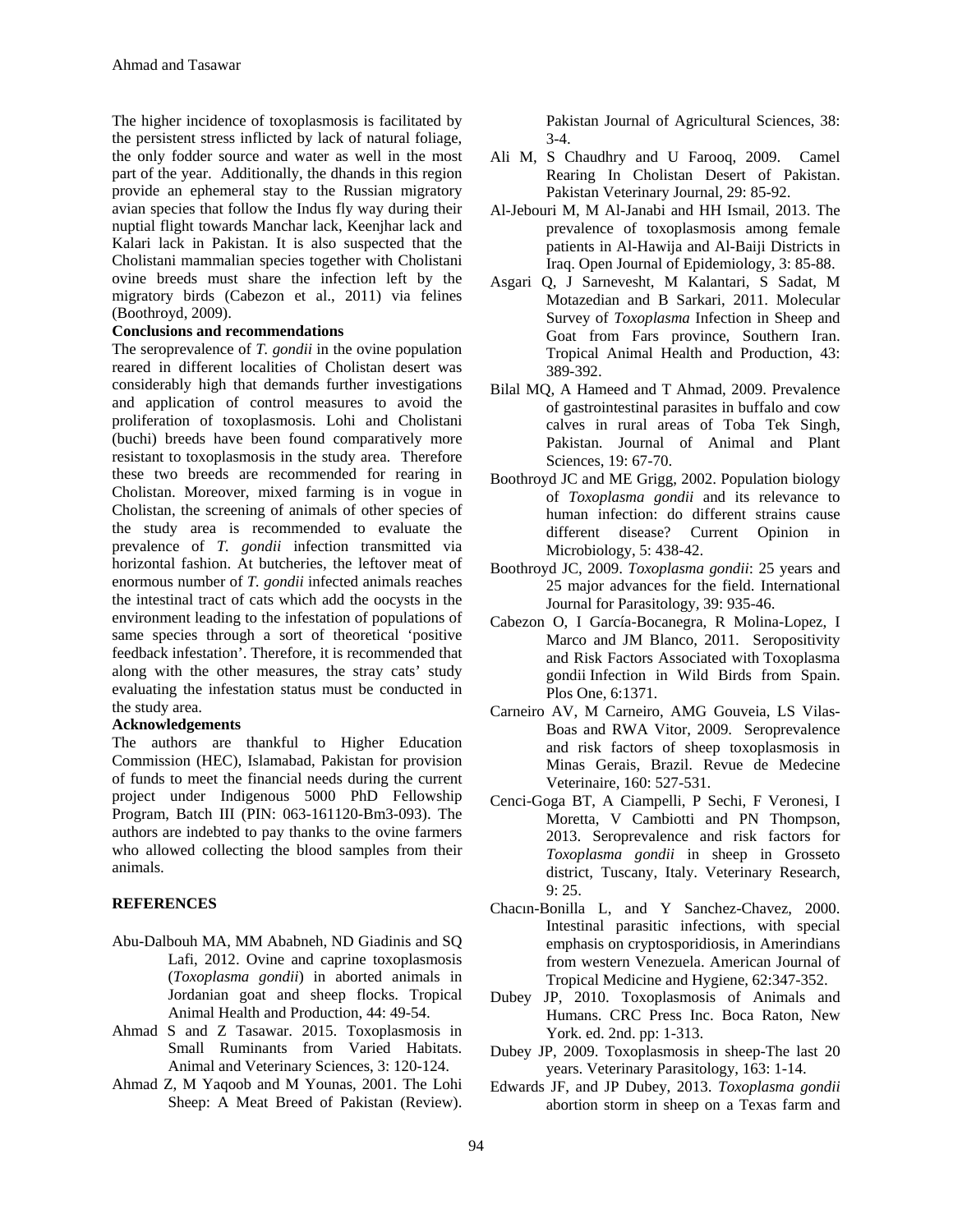isolation of mouse virulent atypical genotype *T. gondii* from an aborted lamb from a chronically infected ewe. Veterinary Parasitology, 192: 129-36.

- Farooq Z, S Mushtaq, Z Iqbal and S Akhtar, 2012. Parasitic helminths of domesticated and wild ruminants in Cholistan desert of Pakistan. International Journal Agricultural Biology, 14: 63-68.
- Flegr J, 2013. Influence of latent *Toxoplasma* infection on human personality, physiology and morphology: pros and cons of the *Toxoplasma*-human model in studying the manipulation hypothesis. Journal of Experimental Biology, 216:127-133.
- Gangneux FR and ML Darde, 2012. Epidemiology of and Diagnostic Strategies for Toxoplasmosis. Clinical Microbiology Reviews, 25: 264-296.
- Higa L, S Arau'jo, L Tsuneto, M Castilho-Pelloso, J Garcia, R Santana and A Falavigna-Guilherme, 2010. A prospective study of *Toxoplasma* positive pregnant women in southern Brazil: a health alert, Transactions of Royal Society. Tropical Medicine and Hygiene, 104: 400-405.
- Hill DE, S Chirukandoth and JP Dubey, 2005. Biology and epidemiology of *Toxoplasma gondii* in man and animals. Animal Health Research Reviews, 6: 41-61.
- Ijaz M, MS Khan, M Avais, K Ashraf, MM Ali and MZU Khan, 2009. Infection rate and chemotherapy of various helminthes in diarrhoeic sheep in and around Lahore. Journal of Animal and Plant Sciences, 19: 13- 16.
- Khan A, JP Dubey, C Su, JW Ajioka, BM Rosenthal and LD Sibley, 2011. Genetic analyses of atypical *Toxoplasma gondii* strains reveal a fourth clonal lineage in North America. International Journal for Parasitology, 41: 645- 655.
- Khan NH, 2006. Draft Report on Survey of Chinkara Gazelle in Cholistan. WWF-P*.* Islamabad.
- Kniel K, D Lindsay, S Sumner, C Hackney, M Pierson and J Dubey, 2002. Examination of attachment and survival of *Toxoplasma gondii* oocysts on raspberries and blueberries. Journal of Parasitology, 88: 790-793.
- Lashari MH and Z Tasawar, 2010. Seroprevalence of toxoplasmosis in sheep in Southern Punjab, Pakistan. Pakistan Veterinary Journal, 30: 91- 94.
- Lopes AP, JP Dubey, F Neto, A Rodrigues, T Martins, M Rodrigues and L Cardoso, 2013<sup>a</sup>. Seroprevalence of *Toxoplasma gondii* infection in cattle, sheep, goats and pigs from

the North of Portugal for human consumption. Veterinary Parasitology, 193: 266-9.

- Lopes WD, JD Rodriguez, FA Souza, TR dos Santos, RS dos Santos, WM Rosanese, WR Lopes, CA Sakamoto and AJ da Costa, 2013<sup>b</sup>. Sexual transmission of *Toxoplasma gondii* in sheep. Veterinary Parasitology, 195: 47-56.
- Montoya JG and O Liesenfeld, 2004. Toxoplasmosis*.*  Lancet, 363: 1965-1976.
- Ntafis V, E Xylouri, A Diakou, K Sotirakoglou, I Kritikos, E Georgakilas and I Menegatos, 2007. Serological survey of antibodies against *Toxoplasma gondii* in organic sheep and goat farms in Greece. Journal Hellenic Veterinary Medical Society, 58: 22-33.
- Nwosu CO, PP Madu and WS Richards, 2007. Prevalence and seasonal changes in the population of gastrointestinal nematodes of small ruminants in the semi-arid zone of northeastern Nigeria. Veterinary Parasitology, 144: 118-124.
- Panadero R, A Painceira, C Lopez, L Vazquez, A Paz, P Diaz, V Dacal, S Cienfuegos, G Fernandez, N Lago, P Diez-Banos and P Morrondo, 2010. Seroprevalence of *Toxoplasma gondii* and *Neospora caninum* in wild and domestic ruminants sharing pastures in Galicia (Northwest Spain). Research in Veterinary Science, 88: 111-115.
- Park YW, M Juarez, M Ramosc and GFW Haenlein, 2007. Physico-chemical characteristics of goat and sheep milk. Small Ruminant Research, 68: 88-113.
- Pignanelli S, 2011. Laboratory diagnosis of *Toxoplasma gondii* infection with direct and indirect diagnostic techniques. Indian Journal of Pathology and Microbiology, 54:786-9.
- Pugh DG, 2002. Sheep and goat medicine. Philadelphia. Saunders.
- Qiu JH, CR Wang, X Zhang, ZH Sheng, QC Chang, Q Zhao, SM Wu, FC Zou and XQ Zhu, 2012. Seroprevalence of *Toxoplasma gondii* in Beef Cattle and Dairy Cattle in Northeast China. Foodborne Pathogens and Disease*,* 9: 579-582.
- Ramzan M, M Akhter, F Muhammad, I Hussain, E Hiszczynska-Sawicka, AU Haq, MS Mahmood and MA Hafeez, 2009. Seroprevalence of *Toxoplasma gondii* in sheep and goats in Rahim Yar Khan (Punjab), Pakistan. Tropical Animal Health and Production, 41: 1225-1229.
- Sajid MA, MN Khan, Z Iqbal and F Siddique, 2012. Descriptive epidemiology of Insects Infesting Domestic Sheep (*Ovis aries*) of District Toba Tek Singh, Punjab, Pakistan. Pakistan Journal of Agricultural Sciences, 50: 117-122.